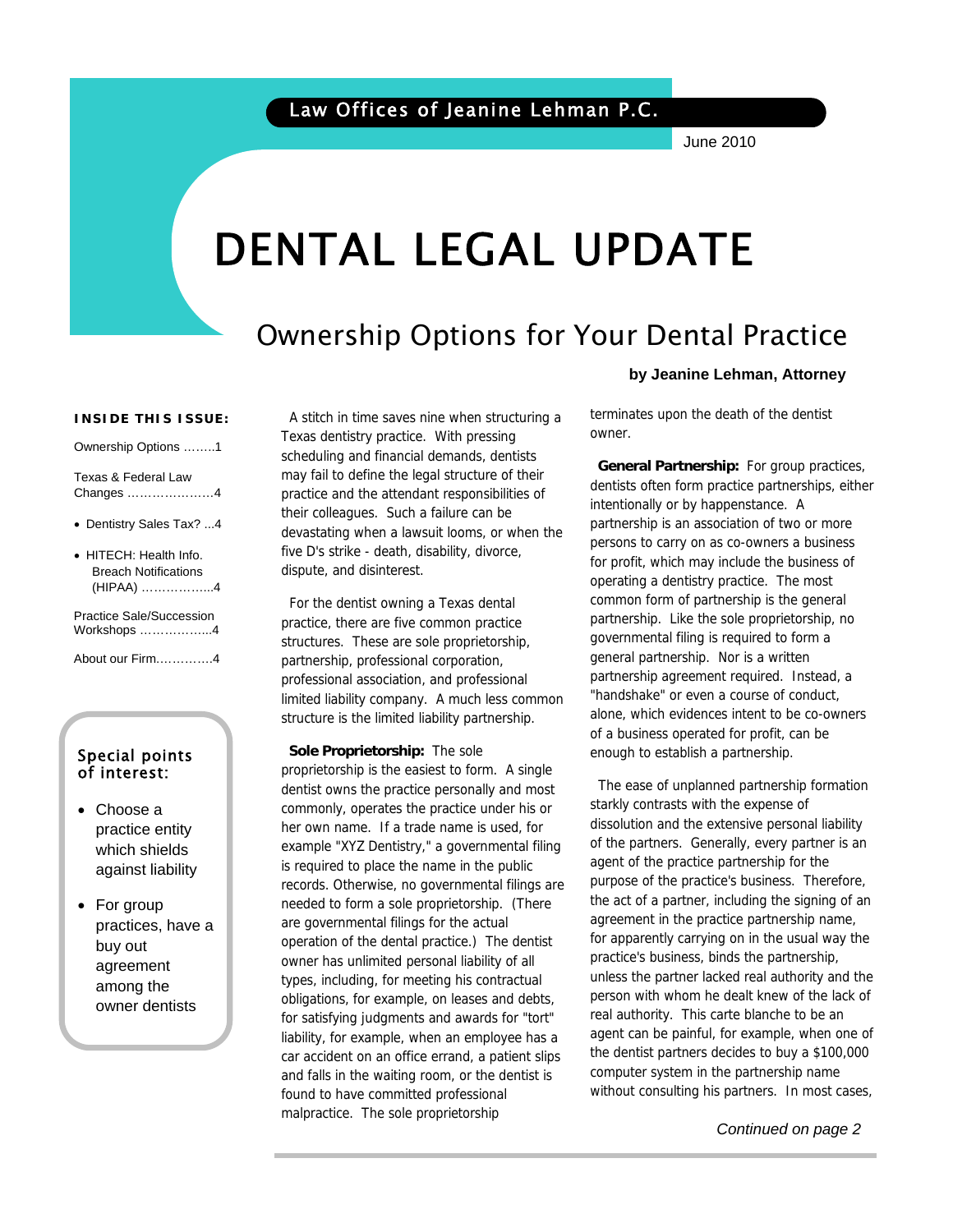### DENTAL LEGAL UPDATE

f

*Professional corporations offer significant shielding from personal liability for dentists.* 



*Some dentists prefer their building being owned by a separate non-professional entity, such as an LLC, to:* 

- *Lower associate's practice buy-in price*
- *Allow family or trust ownership interest in building*
- *Shield the building asset*

#### *Ownership Options (cont.) --*

the partnership will have incurred the whole \$100,000 liability, even though the individual partners were never consulted by the high-tech buff. Generally, a practice partner will have unlimited personal liability for the debts and obligations of the partnership which were incurred after the time he became a partner. These obligations include both contractual liabilities and tort liabilities for damage to persons or property, including professional malpractice.

 In a practice partnership, absent a partnership agreement provision to the contrary, losses generally are divided in the same percentage as profits among the partners. Also, when a partnership is dissolved, the individual partners are required to equalize capital accounts. The capital account is the account in which a partner's cash and property contributions to the partnership is recorded. Generally, unless provisions are made among the partners, no accounting is made for contributions of services. Not surprisingly, a common source of discord among partners is the belief that some of the partners are working harder and longer than the other partners. Absent an agreement addressing the "sweat equity" of the partners, at dissolution time, the law is blind to the service contributions. Generally, the partners who have negative capital account balances must ante up the negative balance in cash to the practice partnership.

 The termination of the partnership may be caused at a disadvantageous time by events beyond the dentist partners' control, such as the death or bankruptcy of a partner or, by one or more of the partners bailing out. To cover these events and also to cover the responsibilities of the partners and partner buy outs, practice partnerships should have a written agreement. Additionally, since Texas has community property laws, the agreements concerning buy outs may need to be signed by the

dentists' spouses, to minimize practice disruptions caused by divorce.

 **Professional Corporation:** For most group practices and solo practices, the practice structure, which offers significant protection from liability, is the professional corporation. The professional corporation is formed by filing formation documents with the State of Texas. Dental professional corporations operate in a similar manner to business corporations, with the exceptions that (i) the purpose of the professional corporation is to practice dentistry, (ii) all of the owners, officers and directors of the professional corporation must be licensed Texas dentists and (iii) the owner of the professional corporation remains personally liable for his own professional malpractice, even if services were rendered in the corporate name.

 Like business corporations, professional corporations offer significant shielding from personal liability for the practice owners. Generally, provided a contract is in the professional corporation's name and not cosigned or guaranteed by the dentist owners, the dentist owners, in most cases, will not be personally liable for obligations under the contract. Also, shielding from personal liability for the dentist owners will, in many cases, be present for some types of tort liability such as the slip and fall in the waiting room or the employee errand car accident. However, the professional corporation will not insulate a dentist owner from his own malpractice.

 As a general caveat, in order to attain the benefit of the shielding from certain liabilities, the dentists must maintain the professional corporation as a separate entity and not an alter ego for the individual owners. Steps that help to establish the separate entity status are maintaining separate books, records, and bank accounts for the corporation, with no commingling of corporate funds and assets with personal funds and assets, holding regular meetings of the shareholders and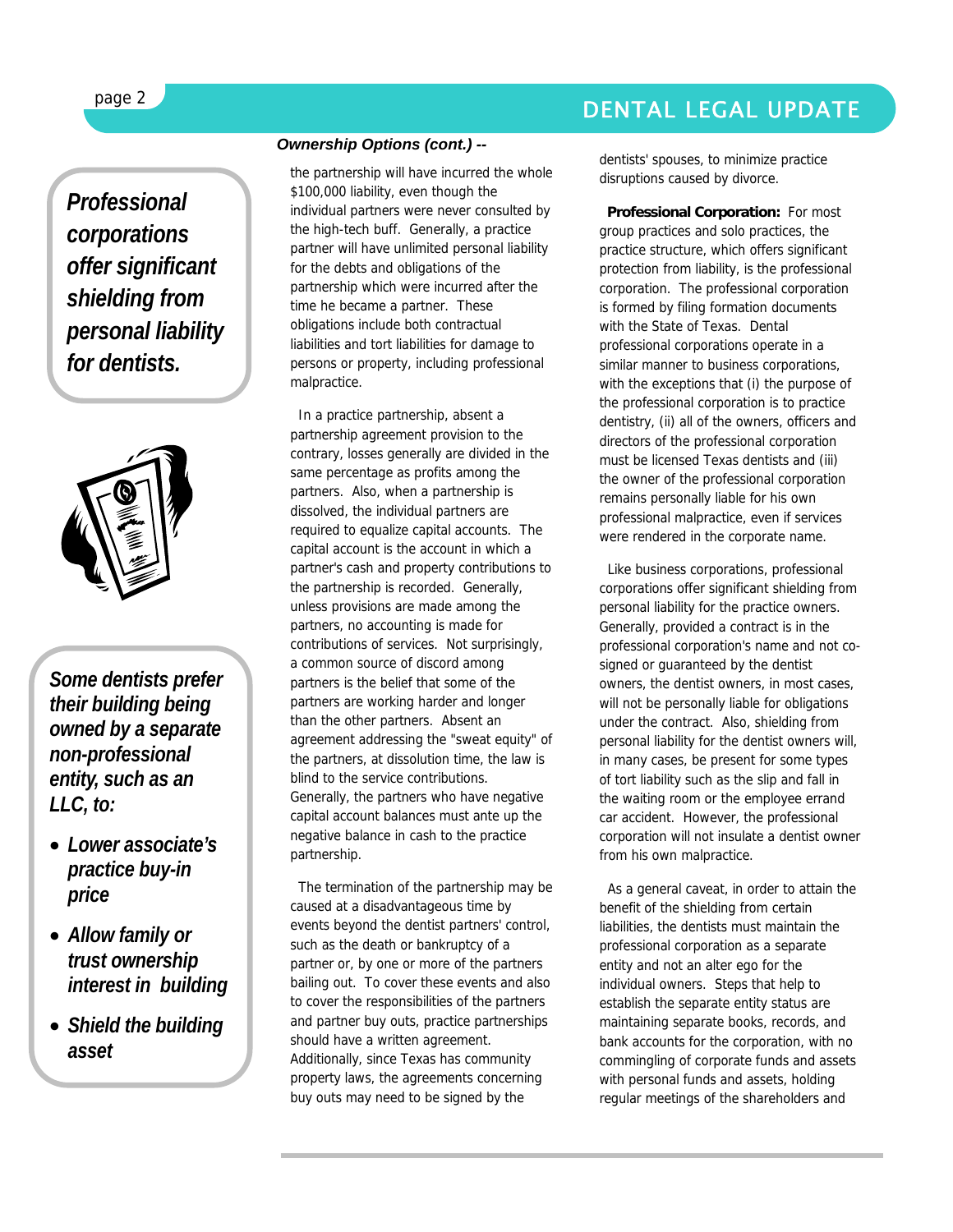### DENTAL LEGAL UPDATE **page 3**

directors of the corporation, issuing stock certificates to show ownership of the corporation, and operating the practice in the name of the corporation. Failure to maintain the separate entity status could result in personal liability being imposed on the dentist owners of the practice when the "corporate veil is pierced" in a lawsuit. Also, in extreme cases, for public policy reasons, courts may impose personal liability on owners of a corporation. In a textbook case, a taxi cab business incorporated each of its cabs separately because that was cheaper than buying liability insurance on the cabs. The court imposed personal liability on the owner of the corporation in spite of the incorporation on the grounds of public policy. Due to the result in that case, even with an incorporated practice, dentists will want to consider maintaining adequate liability insurance. Also, incorporating a practice will not get a dentist owner off the hook for personal liability for employee income tax and Social Security withholding, which may be imposed, in some cases, for failure to make required tax deposits under the Internal Revenue Code.

 The professional corporation offers distinct advantages over other practice options in its characteristics of centralized management, continuity of life, and transferability of ownership. Professional corporations, like business corporations, have shareholders who own the corporation. The shareholders then elect a board of directors. The board of directors is responsible for setting the overall policies and direction of the corporation. The board of directors elects the officers who run the day to day operations of the incorporated practice. Generally, there is a clear demarcation of responsibilities in the incorporated practice. This centralized management is often more effective and efficient than the decentralized consensus management of the partnership structure. Also, the feature of continuity of life increases flexibility. Generally, the professional corporation continues after the death of one of the owners. This is helpful because the contracts of the incorporated practice may stay in existence after the death of one of the owners. Also, when selling the practice, greater flexibility is present because the practice may be able to be sold as a going concern with its contracts in place, when ownership in the professional corporation itself is transferred in the sale. Finally, due to the transferability of shares feature of the professional corporation, greater flexibility is present for bringing in new owners and for buying out owners.

 **Professional Association:** Beginning in 1999, dentists could form Texas professional associations, joining the ranks of physicians and podiatrists who previously had this privilege. This was a great advantage because professional

associations were not subject to the Texas franchise tax. Beginning with tax returns due in 2008, professional associations became subject to the Texas franchise tax, like professional corporations and professional limited liability companies, so the tax advantage was discontinued. Professional associations offer liability protection that is similar to professional corporations.

 **Professional Limited Liability Company:** A newer type of practice structure is the professional limited liability company. This structure has liability protection that is similar to professional corporations.

 **Registered Limited Liability Partnership:** A more rare type of practice structure is the registered limited liability partnership (LLP). An annual renewal with the State of Texas is required to maintain the LLP. The LLP must also satisfy insurance or financial responsibility requirements, including for malpractice claims.

 **Building Ownership:** Some dentists prefer to keep the ownership of their dental building separate from their practice entity. Reasons for this separation include protecting the building from liabilities associated with the practice, allowing a lower buy-in price by an associate who is buying into the practice entity and not the building, and allowing non-dentists to have ownership interests in the building, for example, spouses, family members or trusts. The building can be owned by non-professional entities, thus shielding owners from many liabilities. Ownership options for the building include the limited liability company or limited partnership.

 **Conclusion:** For implementation and appropriate legal advice, dentists are advised to engage a Texas attorney with practice formation experience. As a part of prudent planning with the advice of their attorney, dentists in group practices should consider having a buy out agreement in place to handle the five D's - death, disability, divorce, dispute, and disinterest. © 2010 Jeanine Lehman.

**Jeanine Lehman** is an Austin, TX attorney who practices health, corporate, business, and real estate law. For reprints, please call Jeanine at (512) 918-3435 or write her at jeanine@jeanine.com or PO Box 202211, Austin, TX 78720.

The information in this newsletter is not a substitute for legal advice. The information is general in nature and should not be relied upon as legal advice generally or that is applicable to any particular situation. For legal advice in a particular situation, the reader is advised to retain an attorney.